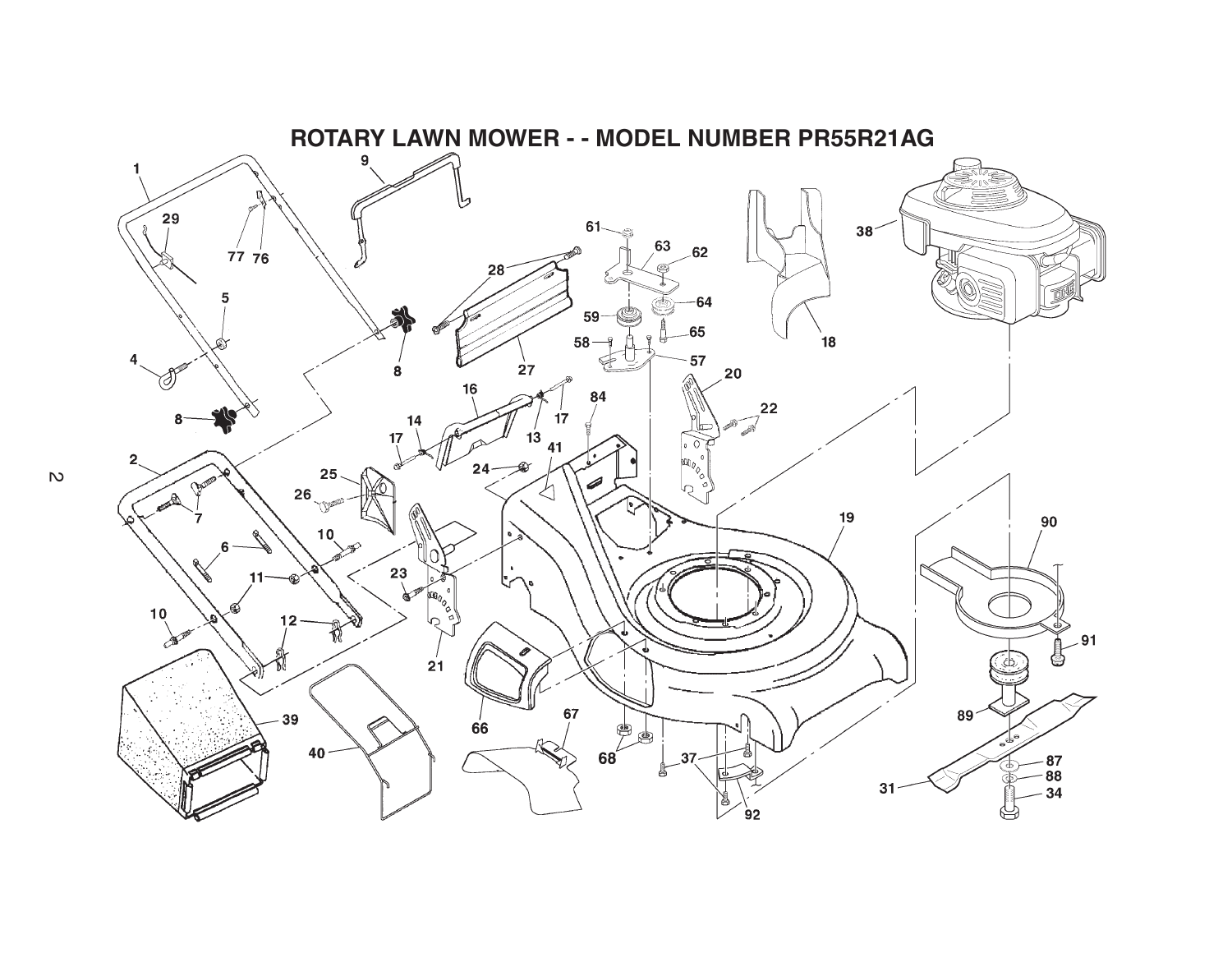## **ROTARY LAWN MOWER - - MODEL NUMBER PR55R21AG**

| <b>KEY</b><br>NO. | <b>PART</b><br>NO. | <b>DESCRIPTION</b>                           | <b>KEY</b><br>NO. | <b>PART</b><br>NO. | <b>DESCRIPTION</b>                                   |
|-------------------|--------------------|----------------------------------------------|-------------------|--------------------|------------------------------------------------------|
| 1                 | 189663X479         | Handle, Upper                                | 39                | 189004             | Grassbag                                             |
| 2                 | 161105X479         | Handle, Lower                                | 40                | 188817             | Frame, Grassbag                                      |
| 3                 | 186053             | Spring, Rear Door, RH                        | 41                | 107339X            | Danger Decal                                         |
| 4                 | 179585             | Guide, Rope, Side                            | 57                | 179783X004         | <b>Bracket Assembly</b>                              |
| 5                 | 132004             | Nut, Hex, with Lockwasher Insert 1/4-20      | 58                | 57808              | <b>Screw</b>                                         |
| 6                 | 66426              | Wire, Tie                                    | 59                | 184543             | Pulley, V-Groove, Idler                              |
| $\overline{7}$    | 191574             | Bolt, Handle 5/16-18 x 2-5/8                 | 61                | 145212             | Flange Nut                                           |
| 8                 | 189713X428         | Knob, Handle                                 | 62                | 155552             | Locknut                                              |
| 9                 | 182810             | Control Bar                                  | 63                | 179719X004         | <b>Idler Arm</b>                                     |
| 10                | 188821             | <b>Bolt, Carriage</b>                        | 64                | 166043             | <b>Idler Pulley</b>                                  |
| 11                | 73930500           | Nut, Hex, with Lockwasher Insert 5/16-18 UNC | 65                | 160829             | Shoulder Bolt                                        |
| 12                | 51793              | Cotter, Hairpin                              | 66                | 183058X428         | Mulcher Door Assembly                                |
| 13                | 186052             | Spring, Rear Door, LH                        | 67                | 169699X428         | Discharge Guard                                      |
| 16                | 185855X428         | Rear Door                                    | 68                | 88349              | Nut, Hex                                             |
| 17                | 184193             | Bolt, Rear Door                              | 76                | 850733X004         | Bracket, Upstop                                      |
| 18                | 187535             | Plug, Mulcher                                | 77                | 750634             | Screw                                                |
| 19                | 181763             | Kit, Housing                                 | 84                | 54583              | <b>Screw</b>                                         |
| 20                | 187249X479         | Handle Bracket Asembly, LH                   | 87                | 851074             | Washer                                               |
| 21                | 187250X479         | Handle Bracket Assembly, RH                  | 88                | 850263             | Washer, Lock                                         |
| 22                | 150078             | Screw. Hex Washer Head                       | 89                | 189179             | <b>Blade Adapter / Pulley</b>                        |
| 23                | 163183             | Bolt, Hex Head 5/16-18 x 5/8                 | 90                | 188786             | Debris Shield                                        |
| 24                | 73800500           | Nut, Hex, with Lockwasher Insert 5/16-18     | 91                | 188040             | <b>Bolt</b>                                          |
| 25                | 161333             | Baffle, Side                                 | 92                | 188839X004         | Mounting Bracket, Debris Shield                      |
| 26                | 163409             | Screw #12 x 5/8                              | $\sim$ $\sim$     | 162300             | Warning Decal (not shown)                            |
| 27                | 188986             | Skirt, Rear                                  | $- -$             | 172787             | Operator's Manual, English                           |
| 28                | 88652              | Screw, Hinge 1/4-20 x 1.25                   | $ -$              | 172788             | Operator's Manual, French                            |
| 29                | 191221             | Cable, Engine Zone Control                   |                   | 192181             | Repair Parts Manual, English / French                |
| 31                | 189028             | Blade, 21"                                   |                   |                    |                                                      |
| 34                | 851084             | Bolt, Hex Head                               |                   |                    | NOTE: All component dimensions given in U.S. inches. |
| 37                | 150406             | Bolt, Engine                                 |                   | 1 inch = $25.4$ mm |                                                      |
| 38                | $- - -$            | Engine, Honda, Model Number GCV-160          |                   |                    |                                                      |
|                   |                    | (For engine service and replacement parts,   |                   |                    |                                                      |
|                   |                    | call Honda at 1-800-426-7701)                |                   |                    |                                                      |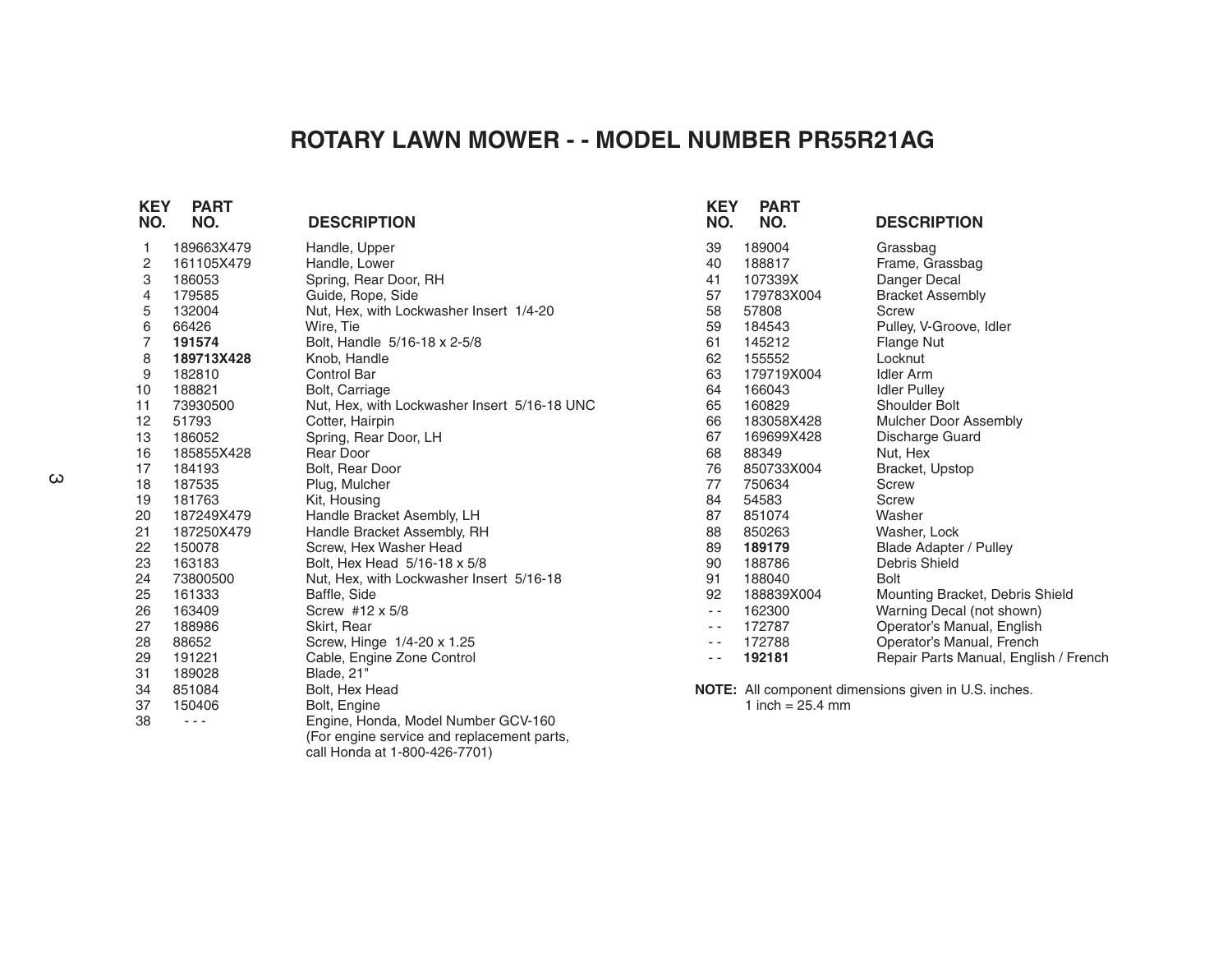

**ROTARY LAWN MOWER - - MODEL NUMBER PR55R21AG**

 $\blacktriangle$